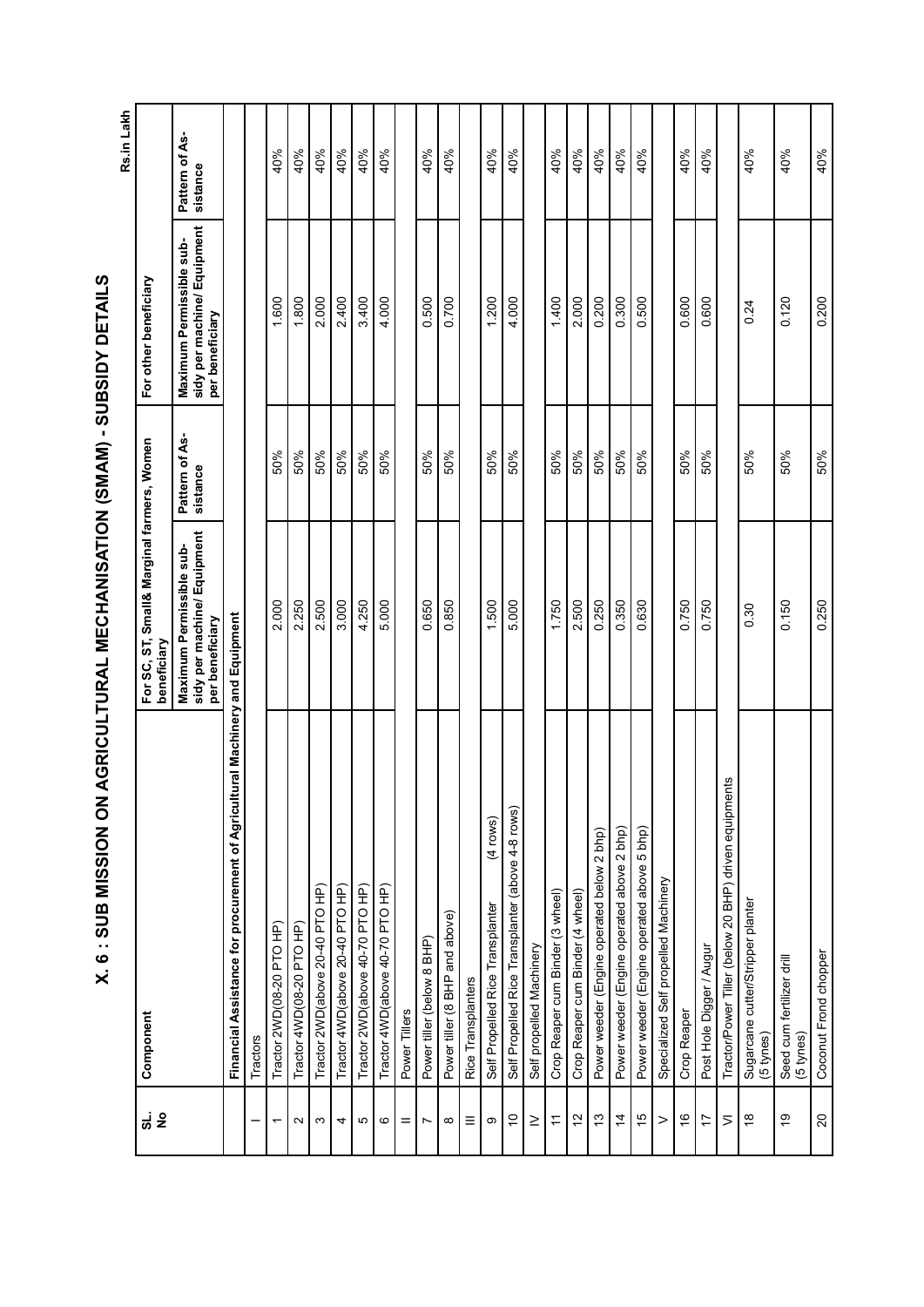Rs.in Lakh **Rs.in Lakh**

| <u>ನ</u> ಕೆ      | Component                                                                                                                |                        | For SC, ST, Small& Marginal farmers, Women<br>beneficiary                  |                            | For other beneficiary                                                      |                            |
|------------------|--------------------------------------------------------------------------------------------------------------------------|------------------------|----------------------------------------------------------------------------|----------------------------|----------------------------------------------------------------------------|----------------------------|
|                  |                                                                                                                          |                        | sidy per machine/ Equipment<br>Maximum Permissible sub-<br>per beneficiary | Pattern of As-<br>sistance | sidy per machine/ Equipment<br>Maximum Permissible sub-<br>per beneficiary | Pattern of As-<br>sistance |
| $\tilde{\Omega}$ | Stubble shaver                                                                                                           |                        | 0.250                                                                      | 50%                        | 0.200                                                                      | 40%                        |
| 22               | Brush Cutter(Operated by engine/electric motor below<br>by power tiller and tractor of below 20 BHP tractor)             | 3 HP and               | 0.300                                                                      | 50%                        | 0.250                                                                      | 40%                        |
| 23               | Chaff Cutter (Operated by engine / electric motor below 3 hp and<br>by power tiller and tractor of below 20 BHP tractor) |                        | 0.200                                                                      | 50%                        | 0.160                                                                      | 40%                        |
| $\equiv$         | Tractor (above 20-35 BHP) driven equipments                                                                              |                        |                                                                            |                            |                                                                            |                            |
| $\frac{24}{5}$   | Plough (Single bottom reversible)<br><b>Mould Board</b>                                                                  |                        | 0.300                                                                      | 50%                        | 0.250                                                                      | 40%                        |
| 25               | Disc Plough                                                                                                              |                        | 0.300                                                                      | 50%                        | 0.250                                                                      | 40%                        |
| 26               | Cultivator                                                                                                               |                        | 0.300                                                                      | 50%                        | 0.250                                                                      | 40%                        |
| 27               | Leveler Blade                                                                                                            |                        | 0.300                                                                      | 50%                        | 0.250                                                                      | 40%                        |
| $28$             | Ridger                                                                                                                   |                        | 0.300                                                                      | 50%                        | 0.250                                                                      | 40%                        |
| 29               | Reversible Mechanical plough<br>(2 bottom)                                                                               |                        | 0.400                                                                      | 50%                        | 0.320                                                                      | 40%                        |
| 30               | Rotavator upto 5 feet                                                                                                    |                        | 0.350                                                                      | 50%                        | 0.280                                                                      | 40%                        |
| $\frac{2}{3}$    | Post Hole digger                                                                                                         |                        | 0.400                                                                      | 50%                        | 0.320                                                                      | 40%                        |
| 32               | Ground nut Digger                                                                                                        |                        | 0.400                                                                      | 50%                        | 0.320                                                                      | 40%                        |
| 33               | Tractor drawn crop reaper                                                                                                |                        | 0.400                                                                      | 50%                        | 0.320                                                                      | 40%                        |
| $\mathfrak{F}$   | Zero till multi crop (7 tynes)                                                                                           |                        | 0.180                                                                      | 50%                        | 0.160                                                                      | 40%                        |
| 35               | Seed drill (7 tynes)                                                                                                     |                        | 0.180                                                                      | 50%                        | 0.160                                                                      | 40%                        |
| 36               | Multi Crop Planter                                                                                                       |                        | 0.400                                                                      | 50%                        | 0.320                                                                      | 40%                        |
| 57               | Seed cum fertilizer drill (7 tynes)                                                                                      |                        | 0.180                                                                      | 50%                        | 0.160                                                                      | 40%                        |
| $38\,$           | Sugarcane thrash Cutter                                                                                                  |                        | 0.400                                                                      | 50%                        | 0.300                                                                      | 40%                        |
| $39\,$           | Coconut Frond chopper                                                                                                    |                        | 0.400                                                                      | 50%                        | 0.300                                                                      | 40%                        |
| $\overline{4}$   | Rake (small capacity)                                                                                                    |                        | 0.750                                                                      | 50%                        | 0.600                                                                      | 40%                        |
| $\ddot{4}$       | Balers (Round) (below 14 kg per bale)                                                                                    |                        | 1.500                                                                      | 50%                        | 1.200                                                                      | 40%                        |
| 42               | Trailer / Trolley<br>$\overline{y}$                                                                                      | Tone capac-<br>(upto 3 | 0.600                                                                      | 50%                        | 0.500                                                                      | 40%                        |
| 43               | Trailer / Trolley<br>ity)                                                                                                | Tone capac-<br>(upto 5 | 0.750                                                                      | 50%                        | 0.600                                                                      | 40%                        |
| $\overline{4}$   | Multi crop Threshers                                                                                                     |                        | 0.400                                                                      | 50%                        | 0.300                                                                      | 40%                        |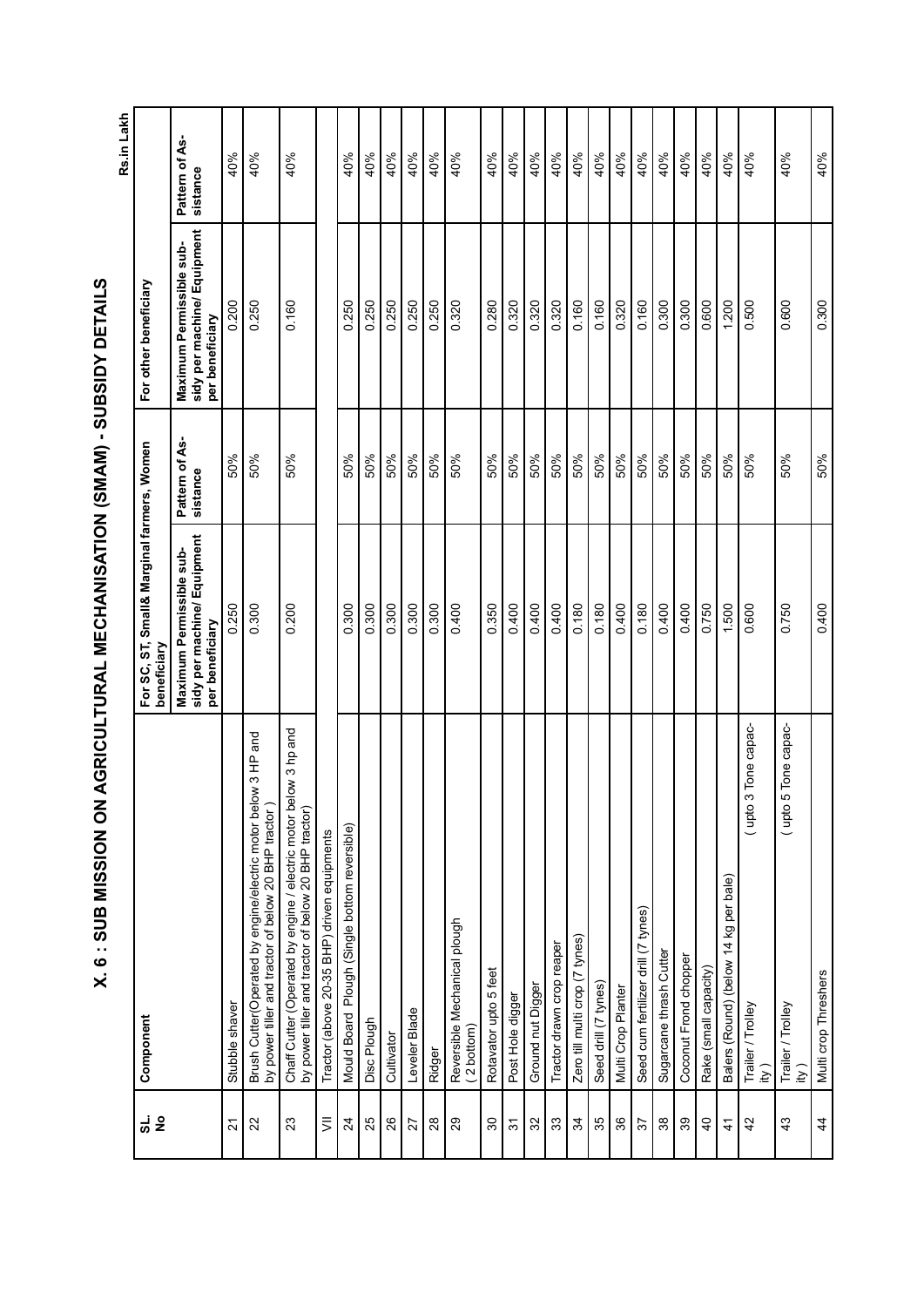Rs.in Lakh **Rs.in Lakh**

| <u>ನ</u> ಕೆ     | Component                                                                                                                  | For SC, ST, Small& Marginal farmers, Women<br>beneficiary                  |                            | For other beneficiary                                                      |                            |
|-----------------|----------------------------------------------------------------------------------------------------------------------------|----------------------------------------------------------------------------|----------------------------|----------------------------------------------------------------------------|----------------------------|
|                 |                                                                                                                            | sidy per machine/ Equipment<br>Maximum Permissible sub-<br>per beneficiary | Pattern of As-<br>sistance | sidy per machine/ Equipment<br>Maximum Permissible sub-<br>per beneficiary | Pattern of As-<br>sistance |
| 45              | <b>Brush Cutter</b>                                                                                                        | 0.400                                                                      | 50%                        | 0.300                                                                      | 40%                        |
| 46              | Chaff Cutter (Operated by engine / electric motor above 3-5 hp<br>and by power tiller and tractor of below 35 BHP tractor) | 0.280                                                                      | 50%                        | 0.220                                                                      | 40%                        |
|                 | Tractor (above 35 BHP) driven equipments                                                                                   |                                                                            |                            |                                                                            |                            |
| $\ddot{4}$      | Mould Board Plough                                                                                                         | 0.500                                                                      | 50%                        | 0.400                                                                      | 40%                        |
| 48              | Disc Plough                                                                                                                | 0.500                                                                      | 50%                        | 0.400                                                                      | 40%                        |
| $\frac{6}{7}$   | Cultivator                                                                                                                 | 0.500                                                                      | 50%                        | 0.400                                                                      | 40%                        |
| 50              | Harrow                                                                                                                     | 0.500                                                                      | 50%                        | 0.400                                                                      | 40%                        |
| 5               | Leveler Blade                                                                                                              | 0.500                                                                      | 50%                        | 0.400                                                                      | 40%                        |
| 52              | Ridger                                                                                                                     | 0.500                                                                      | 50%                        | 0.400                                                                      | 40%                        |
| 53              | Reversible Mechanical plough (2 bottom)                                                                                    | 0.400                                                                      | 50%                        | 0.320                                                                      | 40%                        |
| 54              | Reversible Mechanical plough<br>(3 bottom)                                                                                 | 0.500                                                                      | 50%                        | 0.400                                                                      | 40%                        |
| 55              | Laser Land Leveller                                                                                                        | 2.000                                                                      | 50%                        | 1.600                                                                      | 40%                        |
| 56              | Rotavator 5 feet                                                                                                           | 0.420                                                                      | 50%                        | 0.340                                                                      | 40%                        |
| 57              | Rotavator 6 feet                                                                                                           | 0.448                                                                      | 50%                        | 0.358                                                                      | 40%                        |
| $58\,$          | Rotavator 7 feet                                                                                                           | 0.476                                                                      | 50%                        | 0.381                                                                      | 40%                        |
| 59              | Rotavator 8 feet                                                                                                           | 0.504                                                                      | 50%                        | 0.403                                                                      | 40%                        |
| 60              | Reversible Hydraulic plough (2 bottom)                                                                                     | 0.700                                                                      | 50%                        | 0.560                                                                      | 40%                        |
| 67              | Reversible Hydraulic plough (3 bottom)                                                                                     | 0.895                                                                      | 50%                        | 0.716                                                                      | 40%                        |
| 82              | Subsoiler                                                                                                                  | 0.550                                                                      | 50%                        | 0.450                                                                      | 40%                        |
| 63              | Bund former (PTO operated)                                                                                                 | 1.500                                                                      | 50%                        | 1.200                                                                      | 40%                        |
| $\mathfrak{g}$  | rill -9 tynes<br>Seed cum fertilizer drill/ Zero till seed cum fertilizer d                                                | 0.213                                                                      | 50%                        | 0.170                                                                      | 40%                        |
| 65              | Seed cum fertilizer drill/ Zero till seed cum fertilizer drill -11 tynes                                                   | 0.241                                                                      | 50%                        | 0.193                                                                      | 40%                        |
| 88              | Seed cum fertilizer drill/ Zero till seed cum fertilizer drill -13 tynes                                                   | 0.269                                                                      | 50%                        | 0.215                                                                      | 40%                        |
| 67              | Seed cum fertilizer drill/ Zero till seed cum fertilizer drill -15 tynes                                                   | 0.280                                                                      | 50%                        | 0.224                                                                      | 40%                        |
| 68              | Tractor drawn crop reaper                                                                                                  | 0.750                                                                      | 50%                        | 0.600                                                                      | 40%                        |
| 69              | Post Hole digger                                                                                                           | 0.750                                                                      | 50%                        | 0.600                                                                      | 40%                        |
| $\overline{70}$ | Ground nut Digger                                                                                                          | 0.750                                                                      | 50%                        | 0.600                                                                      | 40%                        |